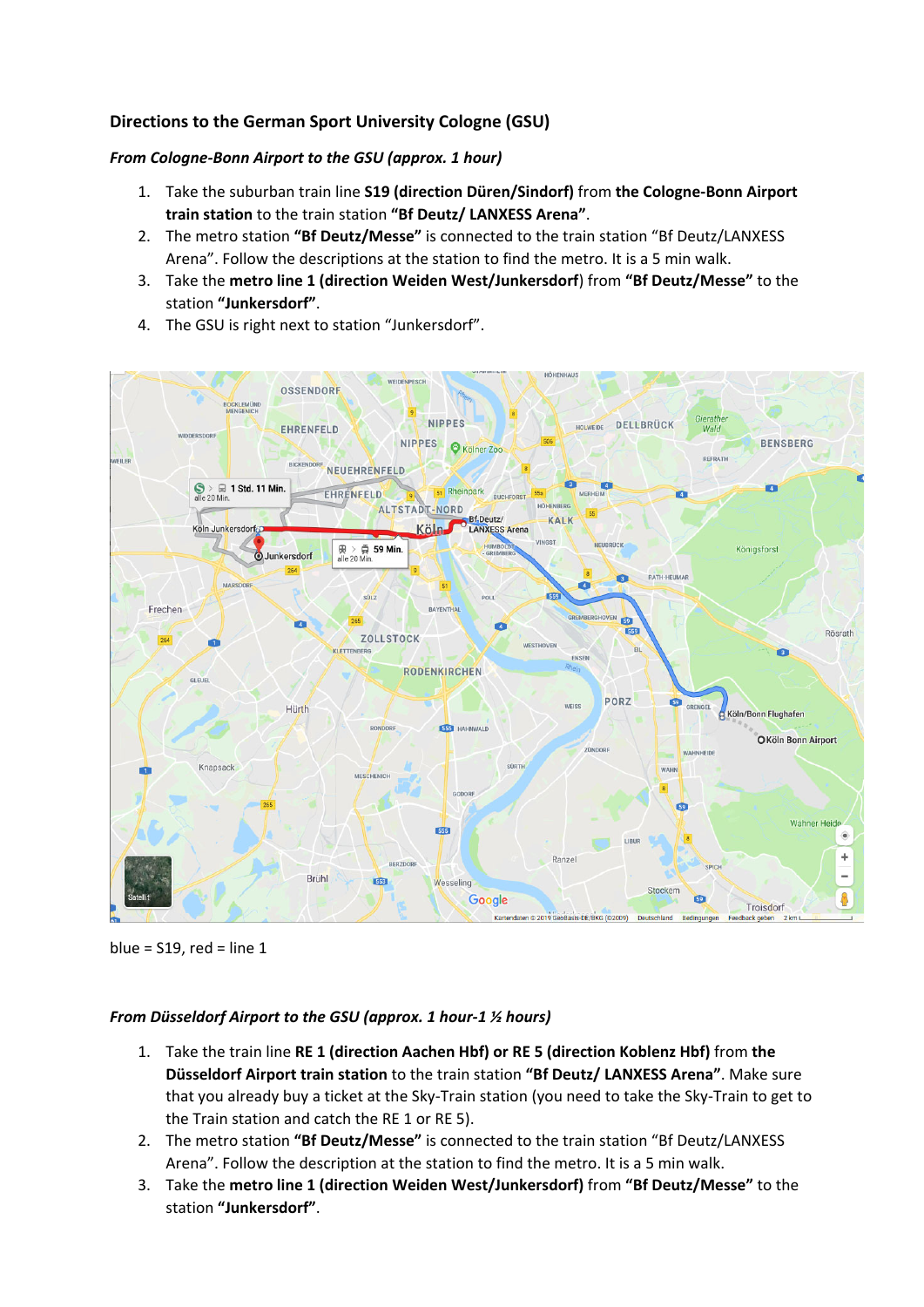4. The GSU is right next to station "Junkersdorf".

#### *From Frankfurt Airport Long‐Distance Train Station to the GSU (approx. 1 ½‐2 hours)*

- 1. Take the train line **ICE** (**ATTENTION**: the directions differ from each other. You have to check, if the ICE stops in **Cologne "Bf Deutz/ LANXESS Arena"**.)
- 2. The metro station **"Bf Deutz/Messe"** is connected to the train station "Bf Deutz/LANXESS Arena". Follow the description at the station to find the metro. It is a 5 min walk.
- 3. Take the **metro line 1 (direction Weiden West/Junkersdorf)** from **"Bf Deutz/Messe"** to the station **"Junkersdorf"**.
- 4. The GSU is right next to station "Junkersdorf".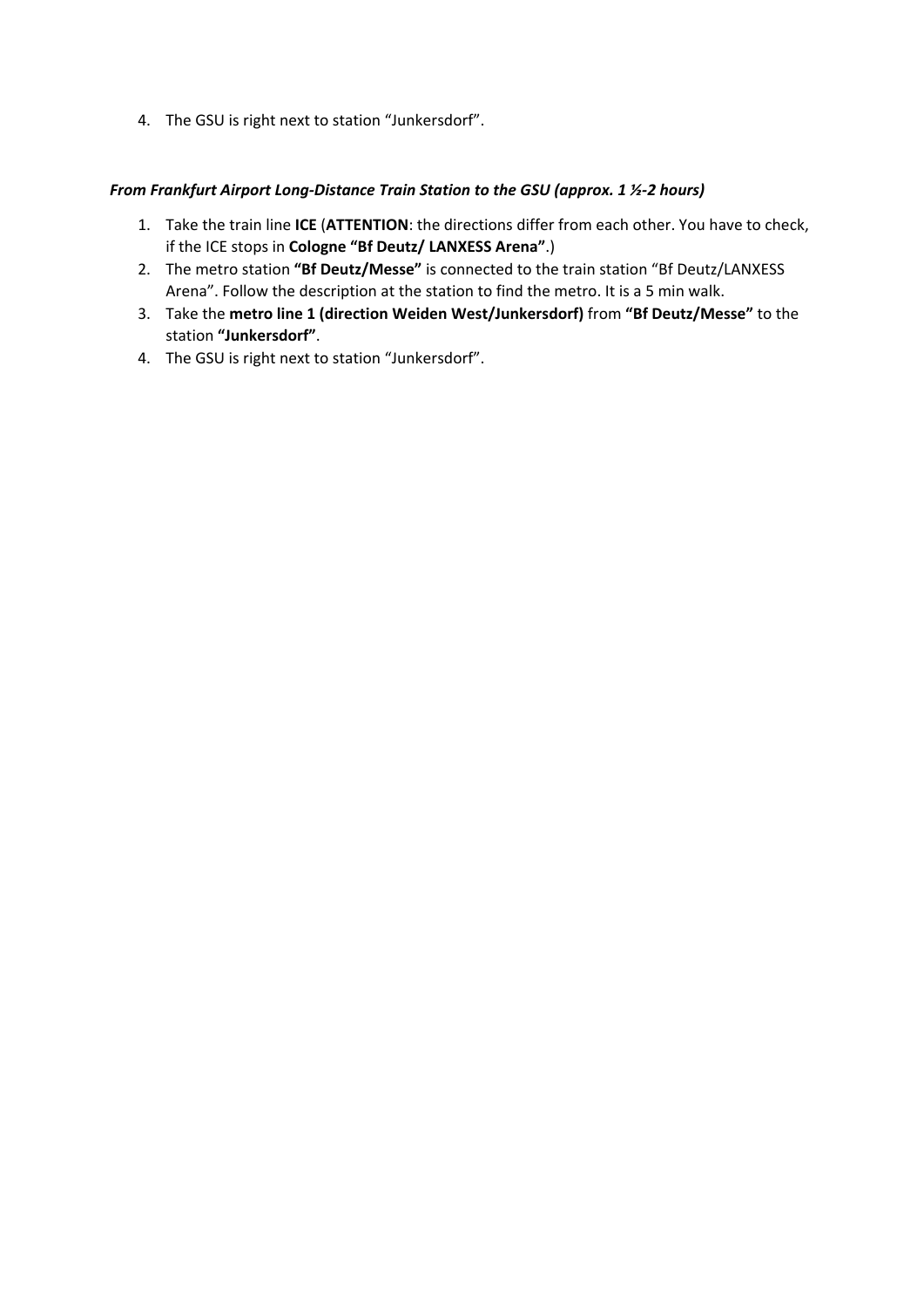### **Directions to the Dorint Hotel Heumarkt**

## *From Cologne‐Bonn Airport to the Dorint Hotel Heumarkt (approx. 1 hour)*

- 1. Take the suburban train line **S19 (direction Düren/Sindorf)** from **the Cologne‐Bonn Airport train station** to the train station **"Bf Deutz/ LANXESS Arena"**.
- 2. The metro station **"Bf Deutz/Messe"** is connected to the train station "Bf Deutz/LANXESS Arena". Follow the description at the station to find the metro. It is a 5 min walk.
- 3. Take the **metro line 1 (direction Weiden West/Junkersdorf**) from **"Bf Deutz/Messe"** to the station **"Heumarkt"**.
- 4. The Dorint Hotel is right next to station **"Köln Heumarkt"** (3 min walk).

# *From Düsseldorf Airport to the Dorint Hotel Heumarkt (approx. 1 hour‐1 ½ hours)*

- 1. Take the train line **RE 1 (direction Aachen Hbf) or RE 5 (direction Koblenz Hbf)** from **the Düsseldorf Airport train station** to the train station **"Bf Deutz/ LANXESS Arena"**. Make sure that you already buy a ticket at the Sky‐Train station (you need to take the Sky‐Train to get to the Train station and catch the RE 1 or RE 5).
- 2. The metro station **"Bf Deutz/Messe"** is connected to the train station "Bf Deutz/LANXESS Arena". Follow the description at the station to find the metro. It is a 5 min walk.
- 3. Take the **metro line 1 (direction Weiden West/Junkersdorf**) from **"Bf Deutz/Messe"** to the station **"Heumarkt"**.
- 4. The Dorint Hotel is right next to station **"Köln Heumarkt"** (3 min walk).

# *From Frankfurt Airport Long‐Distance Train Station to the Dorint Hotel Heumarkt (approx. 1 ½‐2 hours)*

- 1. Take the train line **ICE** (**ATTENTION**: the directions differ from each other. You have to check, if the ICE stops in **Cologne "Bf Deutz/ LANXESS Arena"**.)
- 2. The tram station **"Bf Deutz/Messe"** is connected to the train station "Bf Deutz/LANXESS Arena". Follow the description at the station to find the metro. It is a 5 min walk.
- 3. Take the **metro line 1 (direction Weiden West/Junkersdorf**) from **"Bf Deutz/Messe"** to the station **"Heumarkt"**.
- 4. The Dorint Hotel is right next to station **"Köln Heumarkt"** (3 min walk).